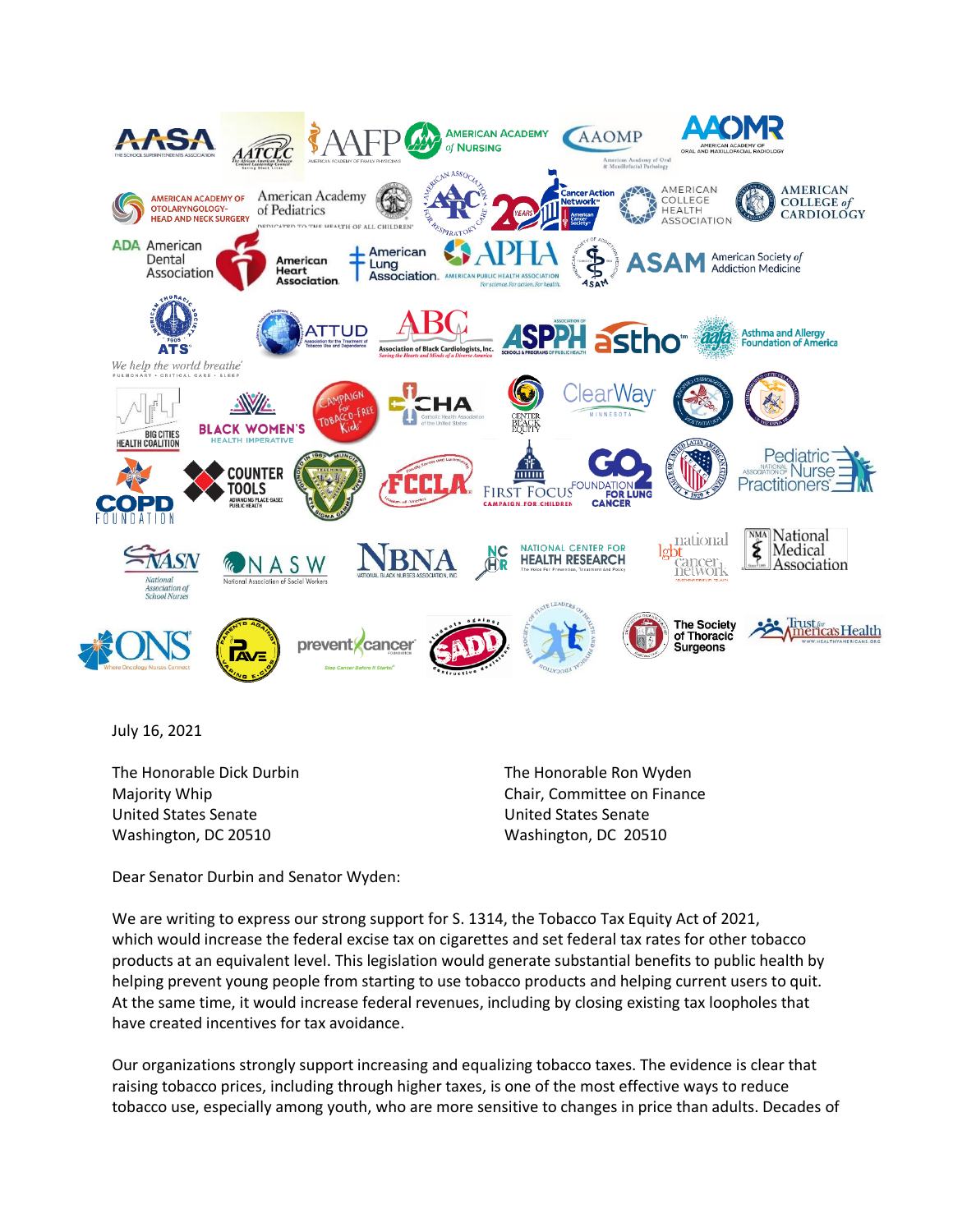economic studies and Surgeon General reports show that significantly increasing the prices of tobacco products can reduce and prevent youth use of tobacco products. We estimate that the bill's doubling of the federal cigarette tax would reduce the number of adult smokers by 1.1 million in the first year and would, over time, avoid 250,000 smoking-related premature deaths. It would also prevent 507,000 kids alive today from becoming smokers, which would further reduce smoking-related disease and premature death.

Increasing tobacco taxes will also help reduce health disparities. Americans with lower levels of education and income disproportionately experience the substantial health and financial burdens of smoking. The U.S. Centers for Disease Control and Prevention, the Task Force on Community Preventive Services, the World Health Organization, and other health experts recognize that these individuals will be more likely to quit due to a tobacco tax increase. Nearly half of the lives saved due to smoking reductions from the most recent federal tobacco tax increase in 2009 will be among those below the poverty line.

The federal tobacco tax code has not kept up with the latest generation of tobacco products on the market. E-cigarettes, which are currently not taxed at the federal level, are by far the most popular tobacco product among youth, and the U.S. Surgeon General and the Food and Drug Administration have called youth use of e-cigarettes an "epidemic." In 2020, 3.6 million middle and high school students were currently using e-cigarettes, including 19.6 percent of high school students. In 2018, the Surgeon General called for "aggressive steps to protect our children from these highly potent products that risk exposing a new generation of young people to nicotine." The federal tax on e-cigarettes that your bill would establish is a long overdue response to the youth e-cigarette epidemic.

Furthermore, the current federal tobacco tax code contains loopholes that have created incentives for tax avoidance. The Government Accountability Office (GAO) has highlighted how certain manufacturers have avoided paying higher taxes on roll-your-own tobacco by re-labeling the product as "pipe" tobacco, which is taxed at substantially lower rates under the current tax code. The GAO also noted that some manufacturers have avoided the higher tax rates for cigarettes and small cigars by slightly modifying their products to qualify as large cigars. The GAO estimates that federal revenues lost as a result of these two loopholes ranged from \$2.6 billion to \$3.7 billion from April 2009 through February 2014. By equalizing tax rates for all tobacco products, your bill would eliminate existing tax loopholes and generate additional revenue.

Federal tobacco tax rates have not increased in more than a decade, and the tobacco product landscape has changed significantly during this time. It is long past time that we implement this evidence-based policy again to reduce tobacco use and save lives. We applaud the introduction of this bill and appreciate your support for reducing tobacco's terrible toll on our nation's health.

Sincerely,

AASA, The School Superintendents Association African American Tobacco Control Leadership Council American Academy of Family Physicians American Academy of Nursing American Academy of Oral and Maxillofacial Pathology American Academy of Oral and Maxillofacial Radiology American Academy of Otolaryngology- Head and Neck Surgery